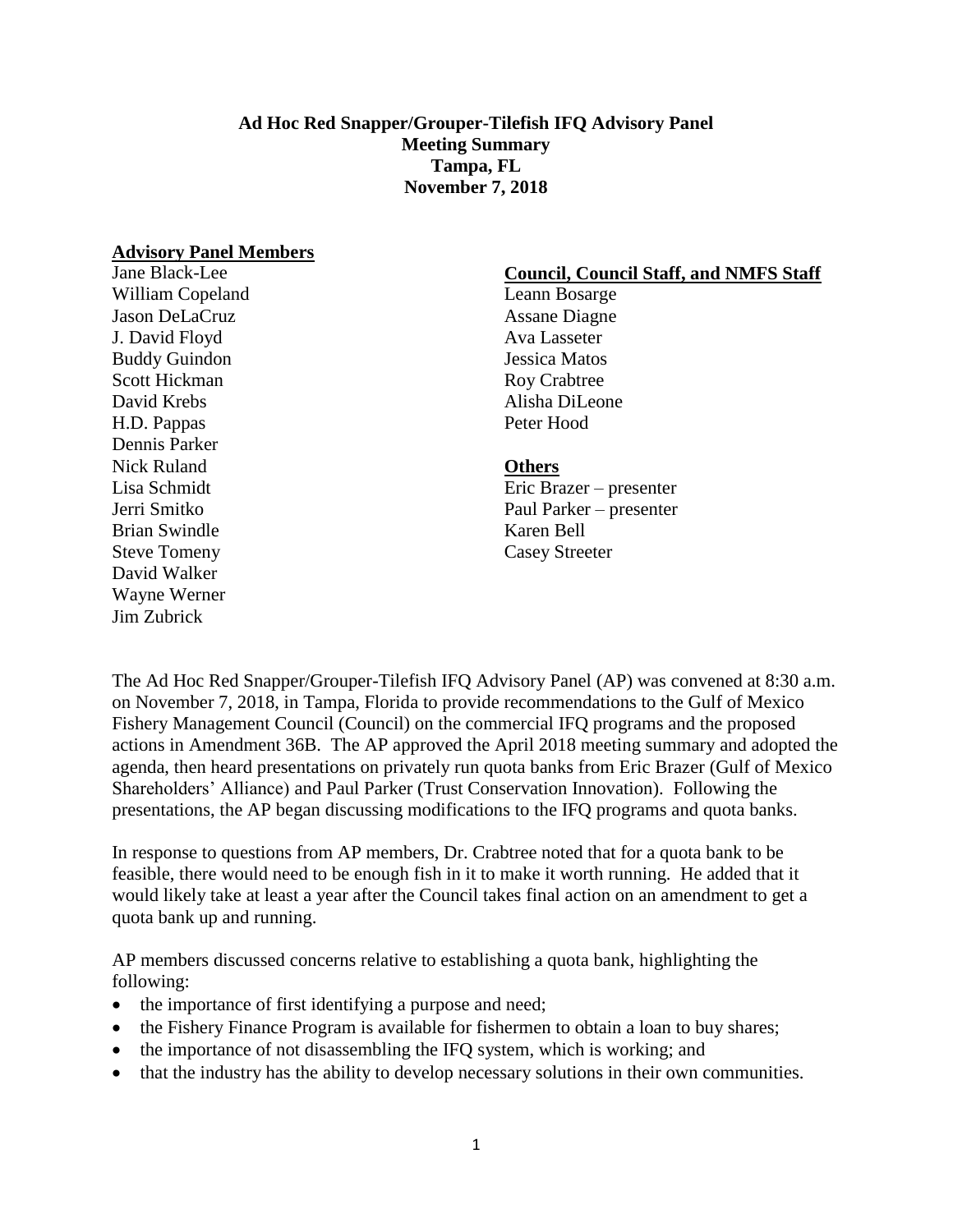AP members expressed support for quota banks based on the following:

- some quota could be used for regulatory discards, because red snapper are now in the east while groupers are declining;
- need a way for replacement fishermen to enter the fishery; and
- there is limited availability of shares in southern Florida.

An AP member noted that with the red snapper quota increasing in 2019, part of the increase could be used for a quota bank. He added that there are problems in the grouper fishery and asked if an allocation trading program could be considered, such that some number of pounds of grouper allocation could be traded for red snapper allocation.

AP members also discussed the amount of red snapper quota that would be needed by a vessel, and whether red snapper should be a targeted commercial fishery or if instead, allocation should be used primarily for incidental catches. Regarding auctions, there was concern expressed as small participants would be unable to compete with large well-funded organizations.

Following a lunch break, AP members resumed the discussion alongside the proposed actions in Amendment 36B. AP members discussed the proposal to require shareholders to have a commercial reef fish permit (Action 1.1). An AP member felt that implementing this after years of IFQ management would lead to even more consolidation in the fishery. There was concern that any new restrictions would affect existing permit prices and availability. A member noted that as a result of considering this action, the price of a commercial reef fish permit has increased to \$20,000. AP members also noted ways that participants could get around the new requirement, and wondered if the Council intended that dealers should be required to possess a permit and vessel. By a vote of 14 to 3, the AP then passed the following motion:

# **To recommend to the Council in Action 1, Alternative 1 be the preferred.**

**Alternative 1:** Do not establish requirements to obtain or maintain shares.

Because the AP does not support a requirement that shareholders possess a commercial reef fish permit, the AP did not support Action 1.2, which addresses the divestment of shares in the event some shareholders are unable to obtain a permit, if required in Action 1.1. The AP passed the following motion:

**To recommend to the Council in Action 1.2 to make Alternative 1 the preferred. Alternative 1:** No Action. If the Council requires some or all shareholders to possess a commercial reef fish permit in Action 1.1, there is no specified time by which shareholders must comply with the requirement.

The AP discussed Action 2, which would distribute the shares from non-activated accounts reclaimed through Amendment 36A, in terms of the creation of a quota bank. An AP member said it would be helpful to get an estimate of the amount of discarded red snapper in the eastern Gulf. This would help the Council determine the quota needs to address the problem. AP members discussed alternative methods to distribute IFQ shares from non-activated accounts. Recognizing that the amount of reclaimed shares may not be enough for a distribution to all eligible accounts, the AP passed the following motion by a vote of 15 to 1: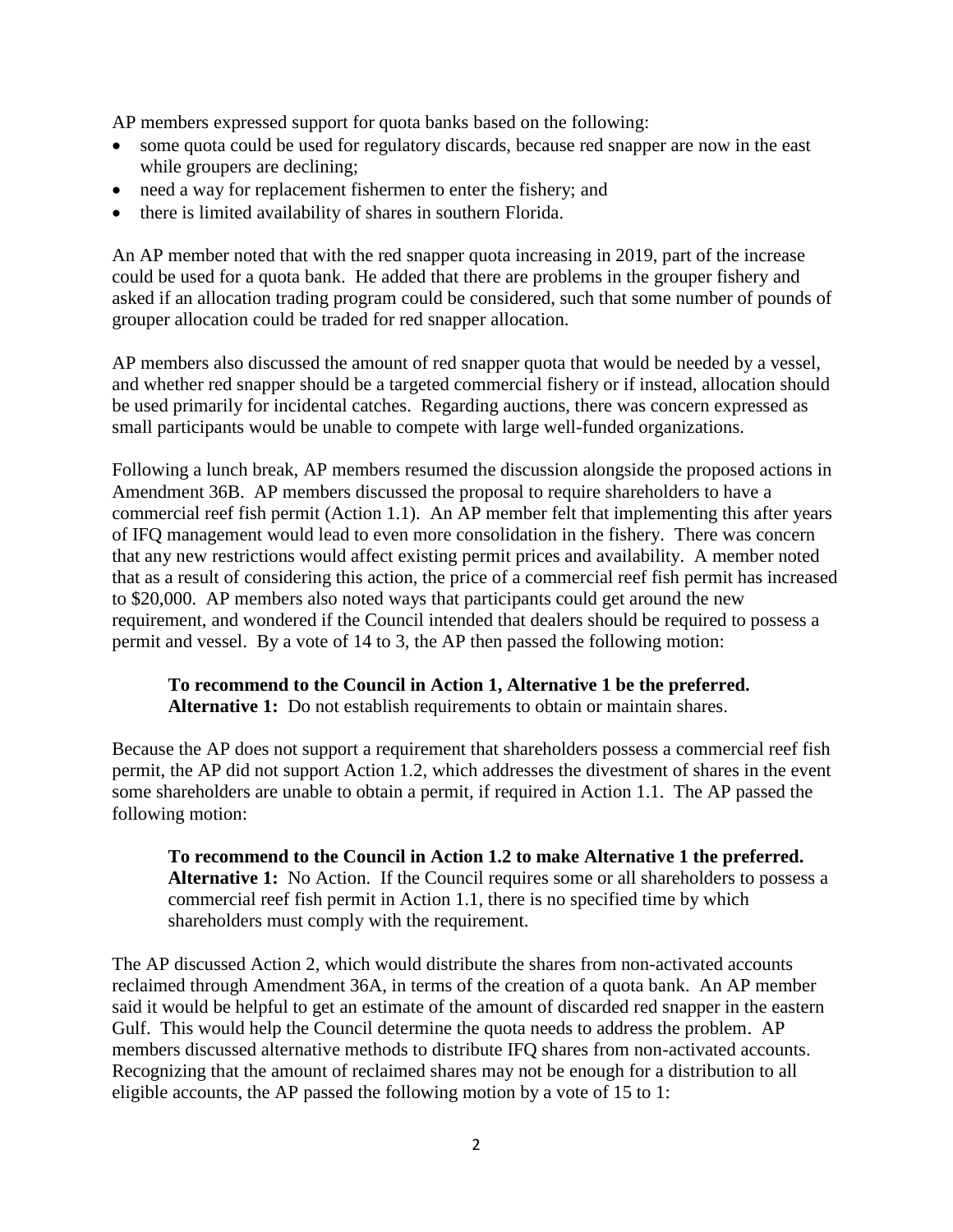## **To recommend to the Council to add an alternative [to Action 2] to equally distribute reclaimed shares held by NMFS among all accounts with landings of the most current year of each share category to shareholders within one month of the effective date for the final rule implementing this amendment.**

The AP noted its appreciation for the opportunity to discuss ways to alleviate problems such as the increase of red snapper in the eastern Gulf. However, AP members added that the commercial industry does not support most of the changes proposed in Amendment 36B.

The AP discussed Action 4, which considers requiring hail-in estimates to be more accurate. Some AP members felt such a requirement was unnecessary, stating the hail-in estimate was not intended to be used to penalize fishermen. An AP member questioned whether it was necessary to have an estimated weight at all, but another member thought it was good to give law enforcement an idea about the approximate magnitude of the catch. Some members noted it is most important that a vessel has sufficient allocation in its account for landings. The AP then passed the following motion by a vote of 15 to 1:

**To recommend to the Council in Action 4, to make Alternative 1 the preferred. Alternative 1**: Do not change the current reporting requirement regarding estimated weight of IFQ species to be landed on the advance landing notification.

The AP then resumed discussing Amendment 36B and the pros and cons of a quota bank. The AP developed the following statement and table, and passed each by a vote of 16 to 1:

# **To make a statement to the Council to consider the following discussion regarding unintended consequences from Action 1.1:**

- There is concern that all permits will be bought up by those who need to keep their shares, so permits would not be available, or the price would be driven higher to those who need them to fish.
- If we change the system that is in place, it will affect the availability of leased fish and probably drive the lease price to available fish even higher.
- Talking about this amendment has led to more and more new shareholders and more and more participants in the fishery and has possibly artificially raised the price of permits. People anticipating that the Council will further limit access to the fishery would cause a rush of people to get into the fishery before the changes are implemented.
- Speaking to the requirement for shareholders to have a permit in Action 1.1, dealers who own shares and don't own permitted vessels and lease allocation to vessels that fish for them would be adversely impacted.
- If you have a shareholder and put in place a permit requirement he could go to a vessel owner with a permit and make a contractual agreement where he would be leasing the permit.